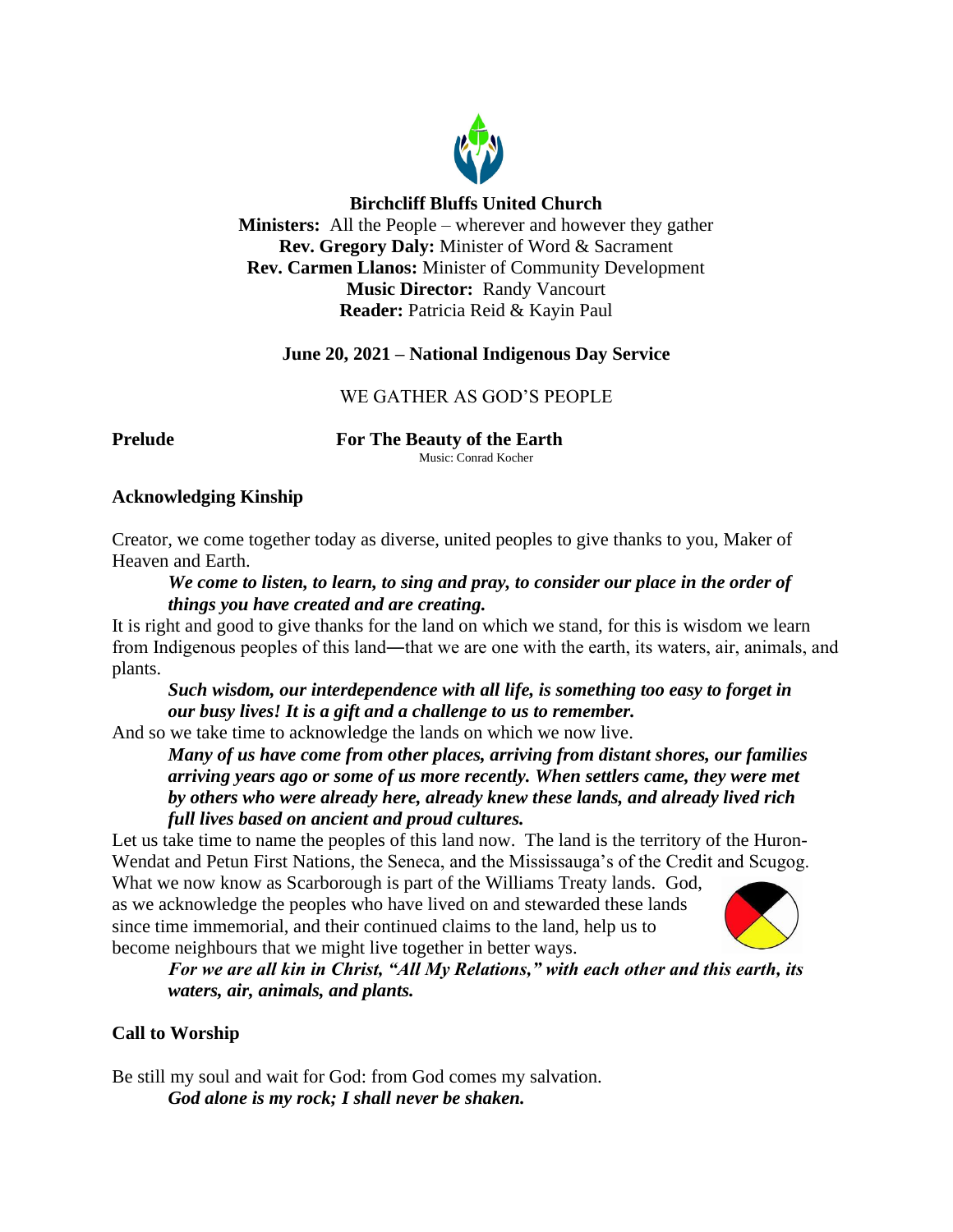On God rests our deliverance and our honour. *My mighty rock, my refuge, my strength is in God.* Trust in God at all times, O people. *In love, we pour out our hearts before God in worship.*

**Response God Is Here VU 389** Words: Fred Pratt Green © 1979 Hope Publishing Co.

*God is here! As we your people meet to offer praise and prayer, may we find in fuller measure what it is in Christ we share. Here, as in the world around us, all our varied skills and arts*

*wait the coming of the Spirit into open minds and hearts.*

Music: William P. Rowlands

*God of all, of church and kingdom, in an age of change and doubt keep us faithful to the gospel; help us work your purpose out. Here, in this day's dedication, all we have to give, receive; we, who cannot live without you, we adore you! We believe!*

**Life & Work of the Church** 

*Welcome to online worship Whoever you are, however you identify, wherever you come from, you are welcome here at Birchcliff Bluffs United Church*

**Candle Lighting – Sacred Fire**



**Opening Hymn Many and Great, O God, Are Your Works VU 308**  Words: © Dakota Conference, United Church of Christ Cree Translation, Transliteration: © 1987 Stan McKay Music: Dakota melody

> *Many and great, O God, are your works, Maker of earth and sky. Your hands have set the heavens with stars, your fingers spread the mountains and plains. Lo, at your word the waters were formed;*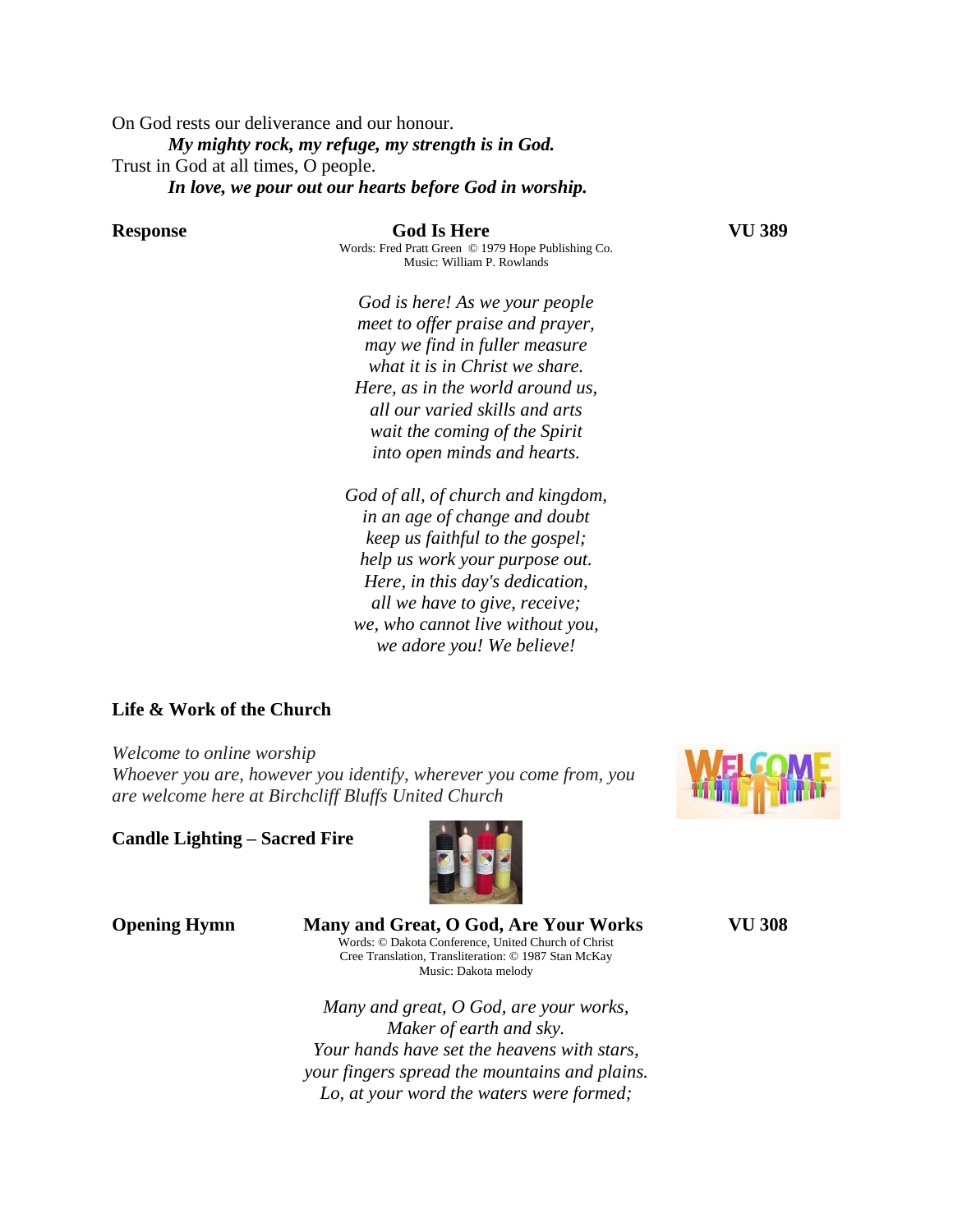*deep seas obey your voice.*

*Grant unto us communion with you, O star-abiding one. Come unto us and dwell with us, with you are found the gifts of life. Bless us with life that has no end, eternal life with you* 

#### **Prayer of Approach**

*Holy One, you are our rock, a foundation upon which we stand. Fill our hearts now with joy at your deep, abiding presence. Encourage us by the teachings of Christ to live with care and compassion for self, friend, and neighbour. Bless us now as we reflect on our relations with Indigenous peoples ―our kin―as diverse yet united peoples. Amen.*

#### WE LISTEN FOR GOD'S WORD

#### **And Now For Something Completely Different**



*O God, we are grieving. O God, we are shocked. O God, we are horrified.*

#### **Hymn Creating God, Your Fingers Trace VU 265**

Words: Jeffery W. Rowthorn © 1979 Hope Publishing Co. Music: Adapted from Franz Joseph Haydn

*Creating God, your fingers trace the bold designs of farthest space; let sun and moon and stars and light and what lies hidden praise your might.*

*Sustaining God, your hands uphold earth's mysteries known or yet untold; let waters fragile blend with air, enabling life, proclaim your care.*

*Redeeming God, your arms embrace all now despised for creed or race; let peace, descending like a dove, make known on earth your healing love.*

*Indwelling God, your gospel claims one family with a billion names;*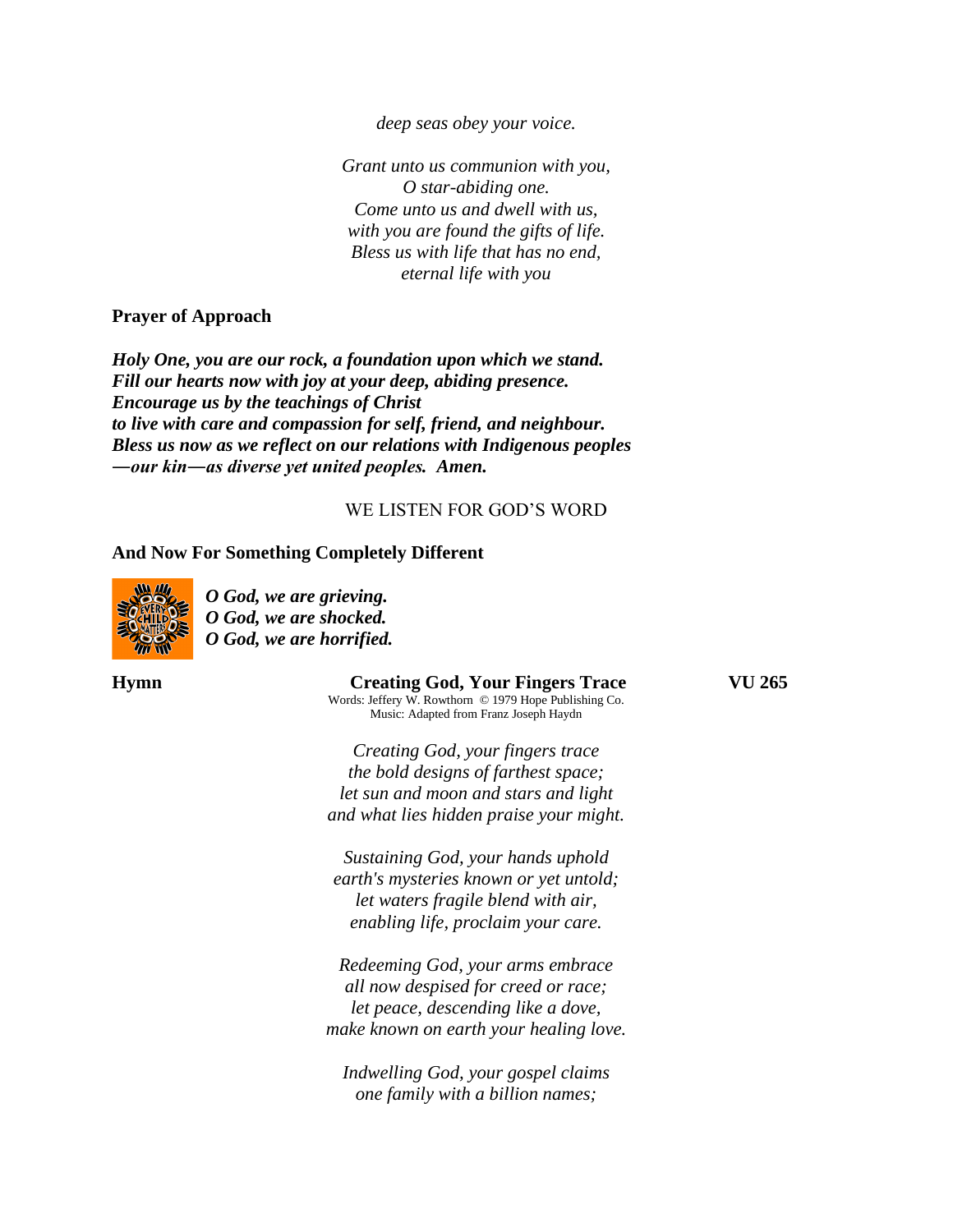*let every life be touched by grace until we praise you face to face*

# **Prayer of Illumination**



*Help us O God, to come to you with open lives to receive your words. May we give them new life as we listen to what you have to say. Open our hearts as we embark on this journey with each other and with you. Amen*

**Job 38:1-11 New Revised Standard Version**

Then God answered Job out of the whirlwind:

<sup>2</sup> "Who is this that darkens counsel by words without knowledge? <sup>3</sup>Gird up your loins, I will question you, and you shall declare to me. <sup>4</sup> "Where were you when I laid the foundation of the earth? Tell me, if you have understanding. <sup>5</sup>Who determined its measurements—surely you know! Or who stretched the line upon it? <sup>6</sup>On what were its bases sunk, or who laid its cornerstone <sup>7</sup>when the morning stars sang together and all the heavenly beings shouted for joy? <sup>8</sup> "Or who shut in the sea with doors" when it burst out from the womb?— <sup>9</sup>when I made the clouds its garment, and thick darkness its swaddling band, <sup>10</sup> and prescribed bounds for it, and set bars and doors, <sup>11</sup> and said, 'Thus far shall you come, and no farther,

and here shall your proud waves be stopped'?

# **Mark 4:35-41 New Revised Standard Version**

 $35$  On that day, when evening had come, Jesus said to them, "Let us go across to the other side." <sup>36</sup> And leaving the crowd behind, they took him with them in the boat, just as he was. Other boats were with him.  $37$  A great windstorm arose, and the waves beat into the boat, so that the boat was already being swamped.  $38$  But he was in the stern, asleep on the cushion; and they woke him up and said to him, "Teacher, do you not care that we are perishing?" <sup>39</sup> He woke up and rebuked the wind, and said to the sea, "Peace! Be still!" Then the wind ceased, and there was a dead calm.  $40$  Jesus said to them, "Why are you afraid? Have you still no faith?"  $41$  And they were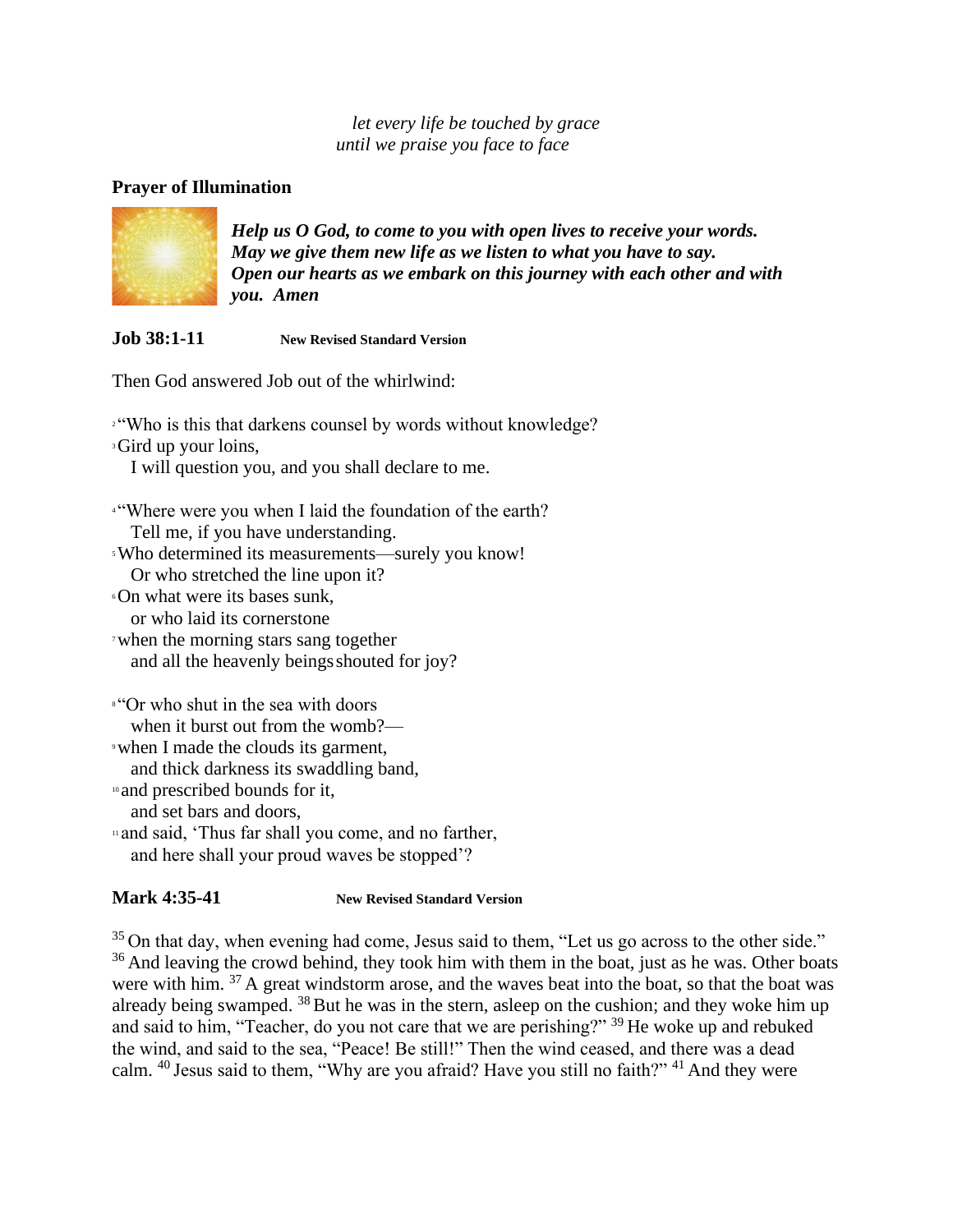filled with great awe and said to one another, "Who then is this, that even the wind and the sea obey?"

This is the Gospel message for us to consider today. *Thanks be to God*

**Sermon Wake Up**



**Hymn Eternal God, So Strong to Save VU 659**

*Eternal God, so strong to save, whose arm has bound the restless wave, who bade the mighty ocean deep its own appointed limits keep: O hear us when we cry to thee for those in peril on the sea.*

Words: William Whiting Music: John Bacchus Dykes

*O Christ, whose voice the waters heard, and hushed their raging at thy word, who walked upon the foaming deep, and calm amid the storm did sleep: O hear us when we cry to thee for those in peril on the sea.*

*O Holy Spirit, who didst brood upon the chaos dark and rude, and bade its angry tumult cease, and gave for wild confusion, peace: O hear us when we cry to thee for those in peril on the sea.*

*O Trinity of love and power, all travellers guard in danger's hour. From rock and tempest, fire and foe, protect them wheresoe'er they go: thus evermore shall rise to thee glad hymns of praise from land and sea.*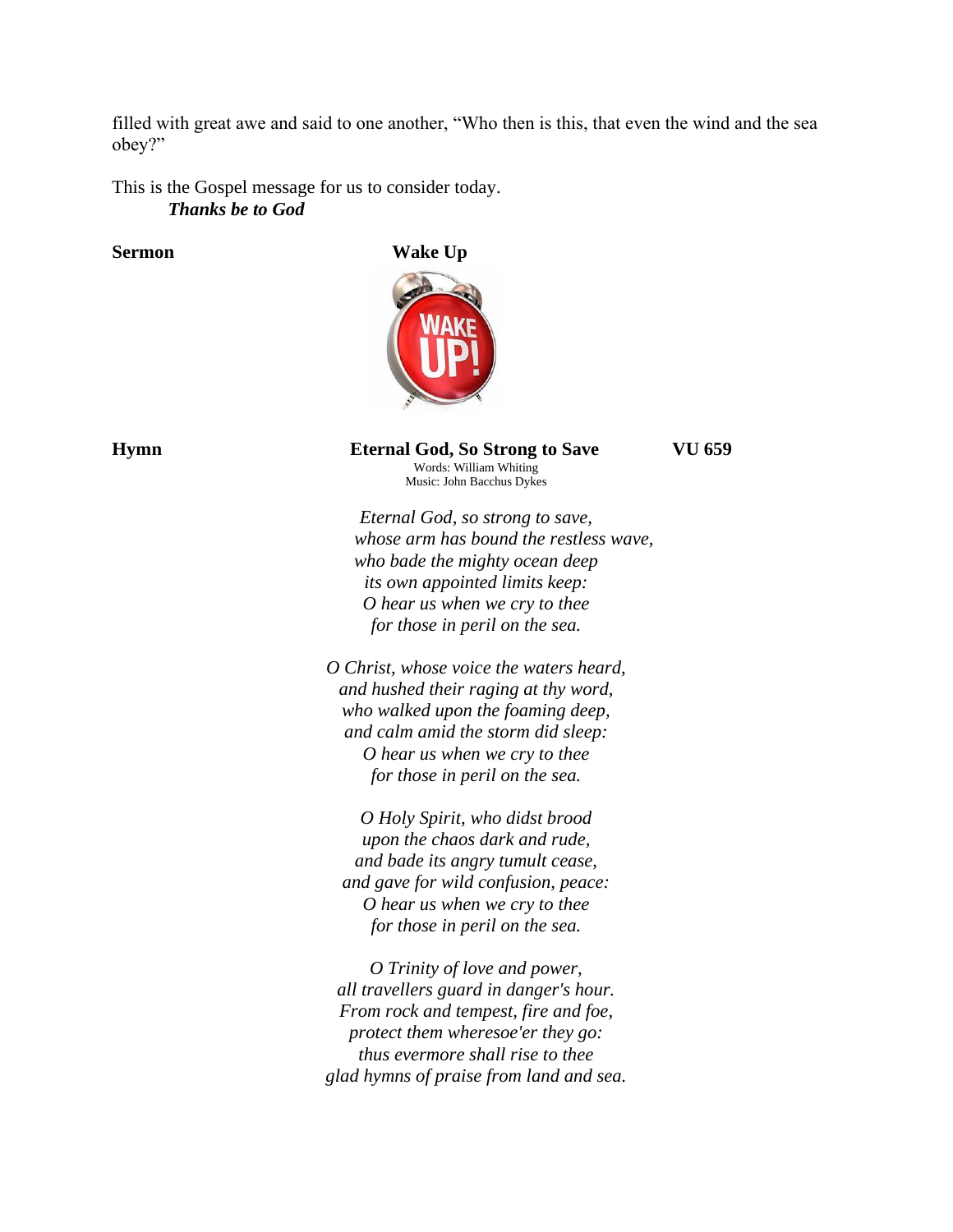## WE RESPOND TO GOD'S WORD

## **Offering**



#### **Prayers of the People**



*Our Father, who art in heaven, hallowed be thy name; thy kingdom come; thy will be done; on earth as it is in heaven. Give us this day our daily bread. And forgive us our trespasses, as we forgive those who trespass against us. And lead us not into temptation; but deliver us from evil. For thine is the kingdom, the power, and the glory for ever and ever. Amen*

#### BLESSING AND SENDING FORTH

**Closing Hymn Each Blade of Grass MV 37** Words: © 2005 Keri K. Wehlander Music: Anonymous - from The United States' Sacred Harmony, 1799

> *Each blade of grass, ev'ry wing that soars, the waves that sweep across a distant shore, make full the circle of God. Each laughing child, ev'ry gentle eye, a forest lit beneath a moon-bright sky, make full the circle of God.*

*Each silent paw, ev'ry rounded stone, the buzz that echoes from a honey'd comb, make full the circle of God. Each fire-brimmed star, ev'ry out-stretched hand, the wind that leaps and sails across the land, make full the circle of God.*

*Each icy peak, ev'ry patterned shell, the joyous chorus that the dawn foretells, make full the circle of God. Each cosmic hue, ev'ry creature's way, all form the beauty of this vast array, making full the circle of God.*

**Benediction & Commissioning**

**Postlude** 

Permission to reproduce lyrics and podcast/stream the music in this service obtained from ONE LICENSE, with license #A-737645. All Rights Reserved.